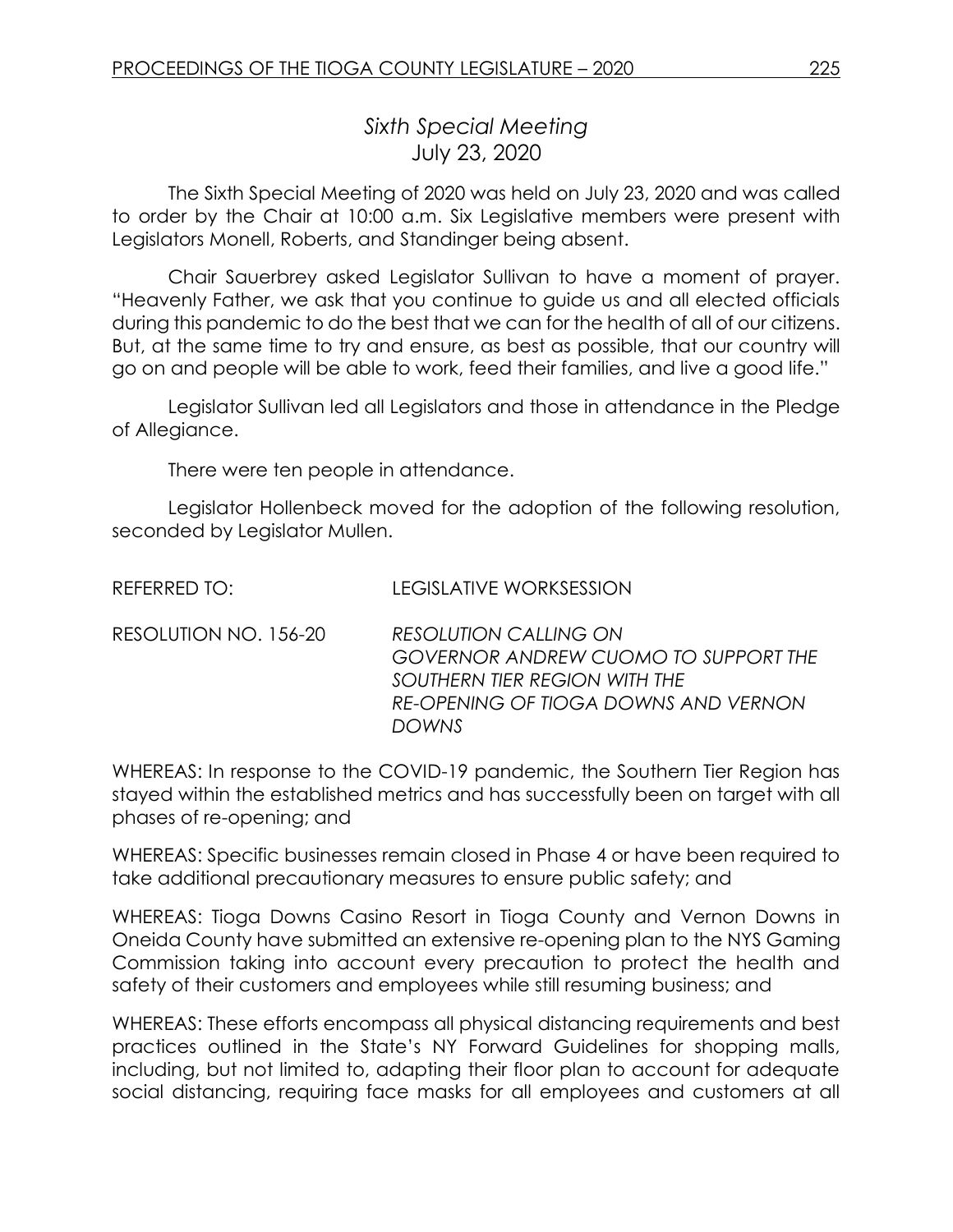times, installation of various Plexiglas barriers between slot machines, upgrading their air filtration system, limiting hours and entrances, reducing capacity by 50% or more, temporarily eliminating table games, regular testing for employees, and more; and

WHEREAS: Tioga Downs Casino Resort and Vernon Downs have been closed and employees furloughed since mid-March 2020 creating an economic challenge for sustainability and a crippling economic impact on Tioga and Oneida Counties; and

WHEREAS: The owner of Tioga Downs Casino Resort and Vernon Downs issued a Worker Adjustment and Retaining Notification (WARN) indicating the closure of these businesses and termination of over 900 employees effective October 1, 2020 unless the State allows for re-opening; and

WHEREAS: Tioga Downs Casino Resort has generated over \$30 million each year in tax revenue for public schools and local governments over the last several years and over \$25 million each year for statewide school aid and millions more for Tioga County, the Town of Nichols and surrounding counties, including Broome County; and

WHEREAS: The Tioga County Legislature believes Tioga Downs Casino Resort and Vernon Downs will rise to the challenge, successfully thrive, and maintain all outlined precautionary measures upon State's approval for re-opening; and

WHEREAS: Tioga Downs Casino Resort is committed to supporting community nonprofits through the creation of Tioga Downs Regional Community Foundation funded solely by owner, Mr. Gural, and serves Tioga, Broome, Chemung, and Bradford Counties with awarding \$1 million dollars annually to local not-for-profit organizations; and

WHEREAS: Mr. Gural believes strongly in the importance of giving back to the community, especially in times of need. Mr. Gural, along with Tioga Downs' employees, delivered food, water, and worked tirelessly to help families near the facility with cleanup efforts during the 2011 Flood. Most recently, contributing to those in need during the COVID-19 pandemic through the partnership with other local businesses providing meals to those in the Owego, Waverly, and Towanda areas all while his business remained shuttered; and

WHEREAS: Tioga Downs Casino Resort and Mr. Gural are part of our community and now is our opportunity to return the support to him and his businesses; and

WHEREAS: The Tioga County Legislature strongly supports Mr. Gural, Tioga Downs Casino Resort, and Vernon Downs Casino; therefore be it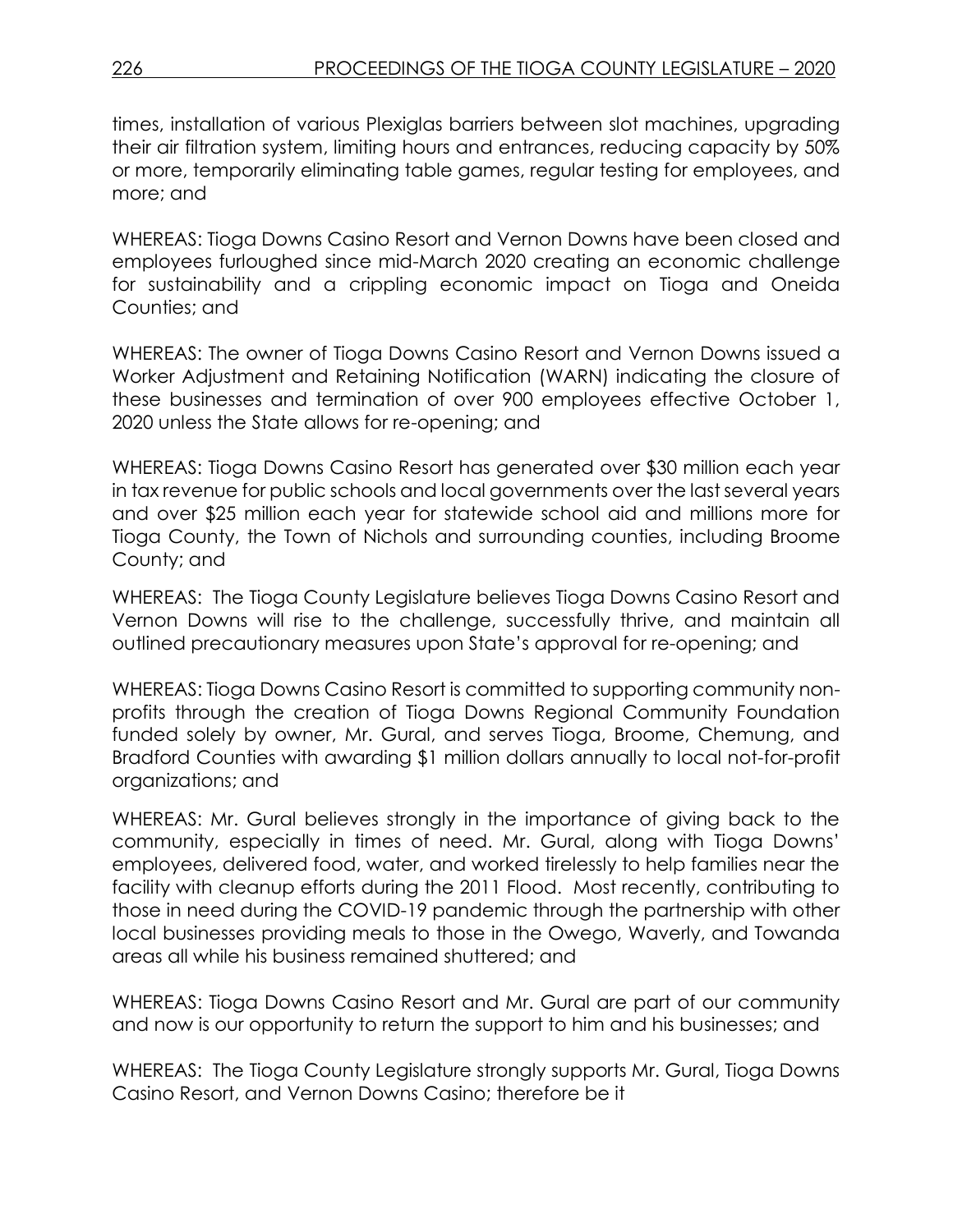RESOLVED: The Tioga County Legislature urges Governor Andrew M. Cuomo to reopen the NYS casino industry and allow Tioga Downs Casino Resort and Vernon Downs to re-open under the guidance of their submitted plan in an effort to preserve the local economy and workforce of these businesses; and be it further

RESOLVED: That this resolution be sent to Governor Andrew M. Cuomo, the New York State Legislature, the New York State Congressional Delegation, the New York State Association of Counties, and all others deemed necessary and appropriate.

Chair Sauerbrey spoke. "We are well aware that the Governor's hands are very busy working on opening schools. Schools are very important and we absolutely want our schools to open, but in the meantime, we want to draw the attention of the Governor that we need our casino to open. We are talking about hundreds of jobs; over 600 jobs at Tioga Downs and, including Vernon Downs, it is 900 jobs. We would like to get that part of our economy up and running because that benefits our schools, our sales tax income, and benefits the individuals who work there. That is the reason we are presenting this resolution today along with other community leaders across the Southern Tier."

Legislator Sullivan spoke. "As I said in my opening prayer, we need to try and ensure public health and try to ensure that this County and this nation moves on. We have been very fortunate in Tioga County with the number of Coronavirus positive cases and the number of deaths and it is akin to a typical Influenza season. In reading through the steps that Tioga Downs has taken to social distance, etc. and, as the Chair of the Legislature has stated the importance of Tioga Downs in our County, for not only jobs, but also local economy revenue, I am definitely in favor of this resolution. Certainly, steps can be taken and if they do not work out they can be reversed, so I am going to support this resolution."

Legislator Mullen spoke. "You look at the Governor's states that he is not allowing people to travel to New York State without being quarantined for 14 days; I believe yesterday we were up to 31 states. Well, if we are doing so well in Upstate New York, people need some form of entertainment and these two casinos are in Upstate New York. We have 18 million people in New York State; let them vacation up here, let them come to Upstate New York and go to the racino. I know that at Tioga Downs when they opened the hotel the first year, Mr. Gural let his waterslide and pool area be open to the public for free so families could bring their children at no charge. That is the kind of individual we are talking about here. If you look at the numbers, \$ 30 million for tax revenue, \$25 million for school aid, these numbers are not easy for Tioga, Broome, Chemung, and Schuyler Counties to overcome. We are talking tens of millions of dollars for every single county and 900 jobs. I am very, very, supportive of this resolution and I am going to quote President Ronald Reagan 'the best social welfare program is a